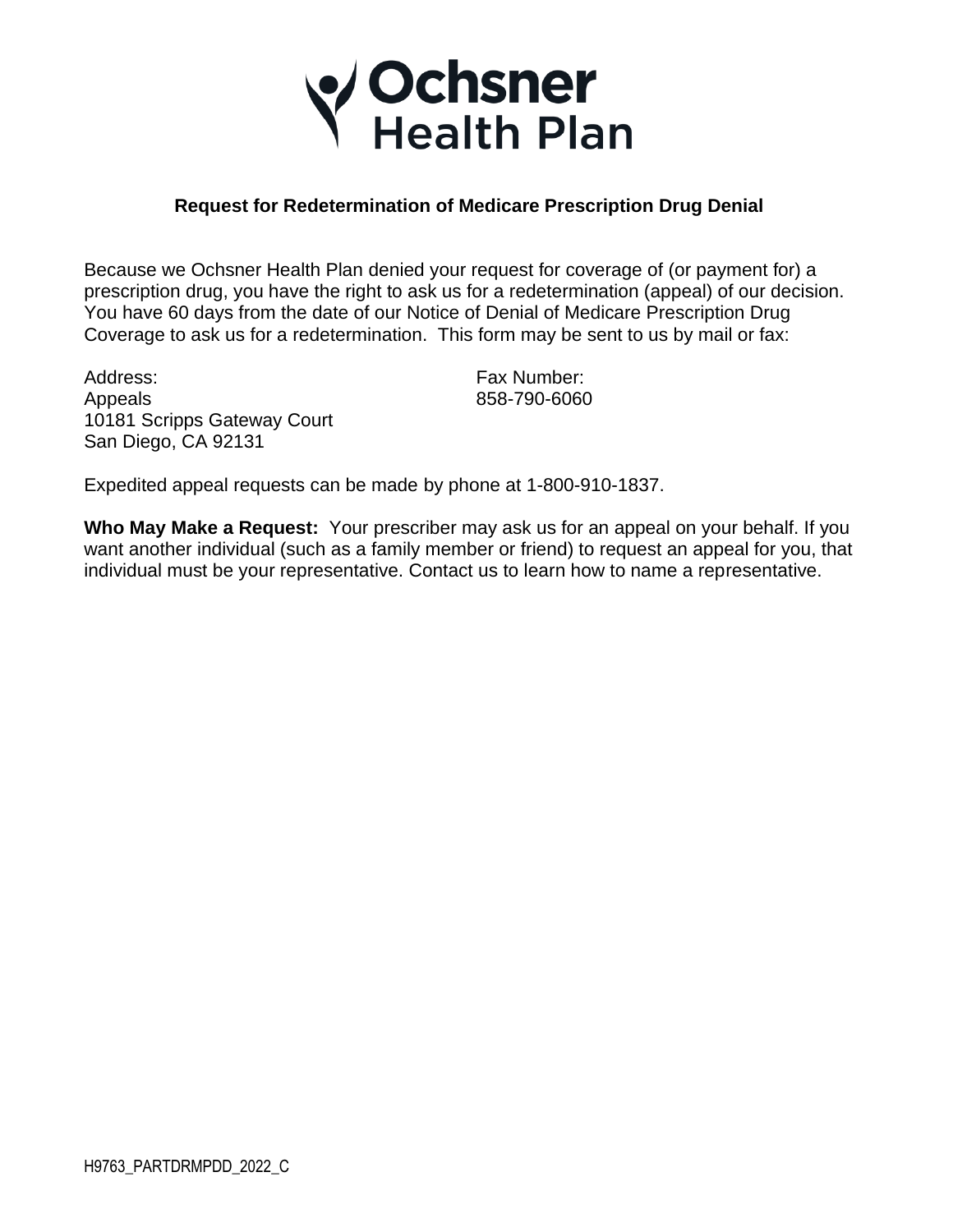

| <b>Enrollee's Information</b>                                                                                                                                                                                                                                                                      |  |  |  |  |  |  |
|----------------------------------------------------------------------------------------------------------------------------------------------------------------------------------------------------------------------------------------------------------------------------------------------------|--|--|--|--|--|--|
|                                                                                                                                                                                                                                                                                                    |  |  |  |  |  |  |
|                                                                                                                                                                                                                                                                                                    |  |  |  |  |  |  |
|                                                                                                                                                                                                                                                                                                    |  |  |  |  |  |  |
|                                                                                                                                                                                                                                                                                                    |  |  |  |  |  |  |
|                                                                                                                                                                                                                                                                                                    |  |  |  |  |  |  |
| Complete the following section ONLY if the person making this request is not the<br>enrollee:                                                                                                                                                                                                      |  |  |  |  |  |  |
|                                                                                                                                                                                                                                                                                                    |  |  |  |  |  |  |
|                                                                                                                                                                                                                                                                                                    |  |  |  |  |  |  |
|                                                                                                                                                                                                                                                                                                    |  |  |  |  |  |  |
|                                                                                                                                                                                                                                                                                                    |  |  |  |  |  |  |
|                                                                                                                                                                                                                                                                                                    |  |  |  |  |  |  |
| Representation documentation for appeal requests made by someone other than<br>enrollee or the enrollee's prescriber:<br>Attach documentation showing the authority to represent the enrollee (a completed<br>Authorization of Representation Form CMS-1696 or a written equivalent) if it was not |  |  |  |  |  |  |
| submitted at the coverage determination level. For more information on appointing<br>a representative, contact your plan or 1-800-Medicare.                                                                                                                                                        |  |  |  |  |  |  |
|                                                                                                                                                                                                                                                                                                    |  |  |  |  |  |  |
| Prescription drug you are requesting:                                                                                                                                                                                                                                                              |  |  |  |  |  |  |
| Name of drug: ___________________________Strength/quantity/dose: _______________                                                                                                                                                                                                                   |  |  |  |  |  |  |
| Have you purchased the drug pending appeal? $\Box$ Yes $\Box$ No                                                                                                                                                                                                                                   |  |  |  |  |  |  |
| If "Yes":                                                                                                                                                                                                                                                                                          |  |  |  |  |  |  |
|                                                                                                                                                                                                                                                                                                    |  |  |  |  |  |  |